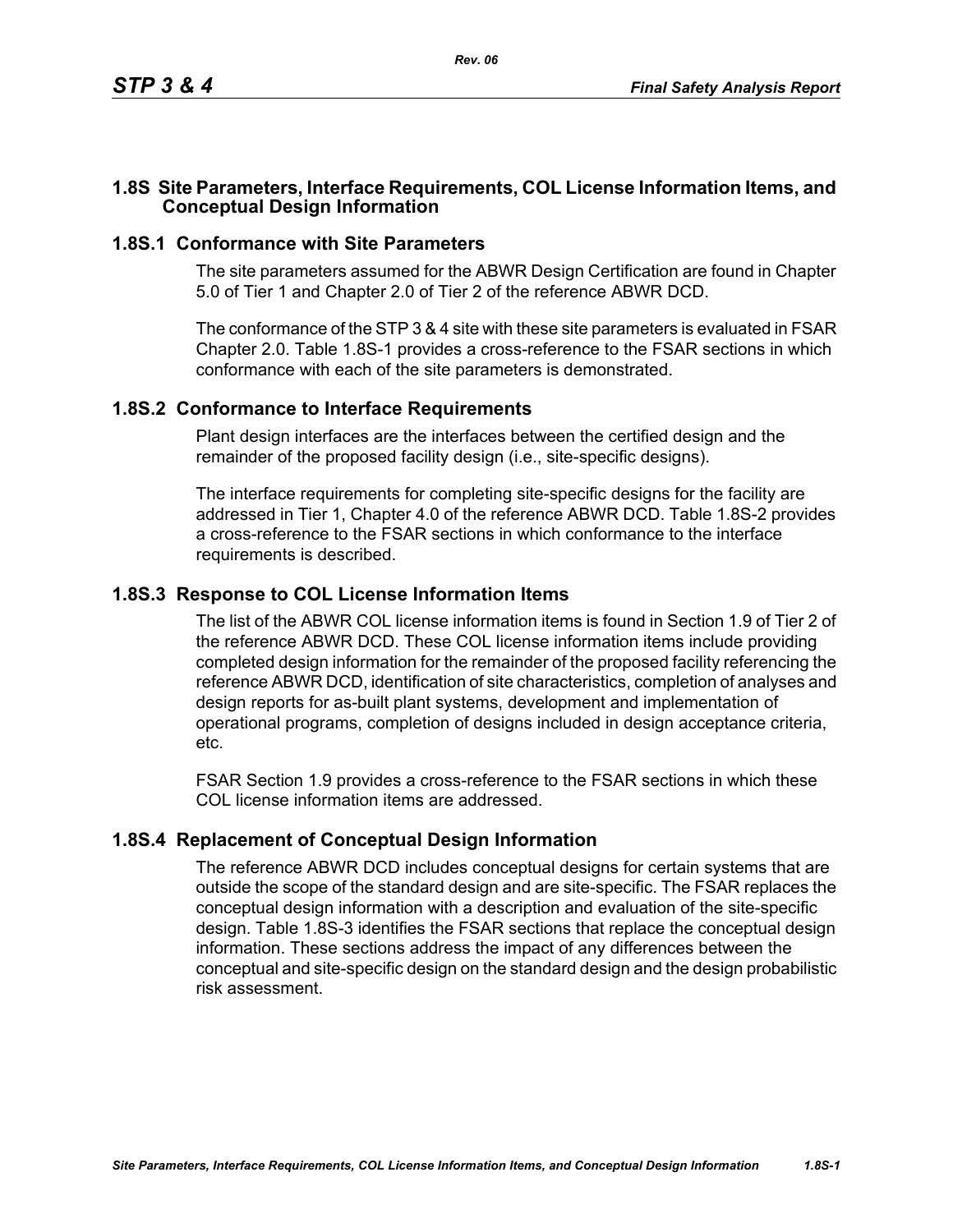<span id="page-1-0"></span>

| <b>Parameter</b>                  | <b>FSAR Section</b>  |
|-----------------------------------|----------------------|
| Maximum Ground Water Level        | 2.3.2.30             |
| Maximum Flood (or Tsunami) Level  | 2.3.2.13             |
| Precipitation (for Roof Design)   | 2.3.2.7              |
| <b>Ambient Design Temperature</b> | 2.3.2.7              |
| Extreme Wind                      | 2.3.2.7              |
| Tornado                           | 2.3.2.7              |
| <b>Soil Properties</b>            | 2.3.2.28             |
| Seismology                        | 2.3.1.2              |
| Meteorological Dispersion (Chi/Q) | 2.3.2.9 and 2.3.2.10 |

#### **Table 1.8S-1 FSAR Sections that Demonstrate Conformance to Site Parameters**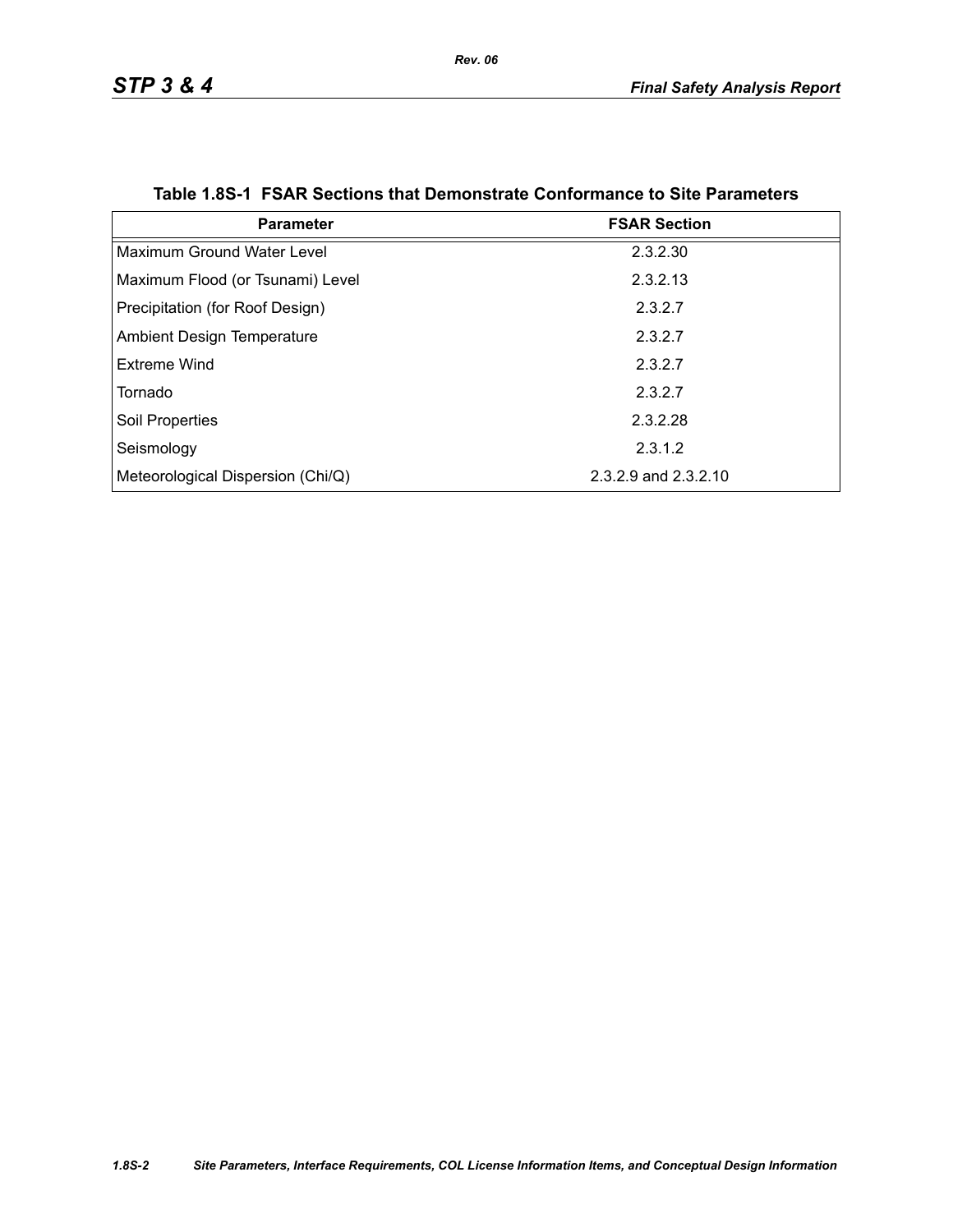| <b>ABWR DCD Design Interface</b>          | <b>FSAR Section</b> |
|-------------------------------------------|---------------------|
| <b>Ultimate Heat Sink</b>                 | 9.2.5               |
| Offsite Power System                      | 8.2                 |
| Makeup Water Preparation System           | 9.2.8               |
| Potable and Sanitary Water System         | 9.2.4               |
| <b>Reactor Service Water System</b>       | 9.2.15              |
| <b>Turbine Service Water System</b>       | 9.2.16              |
| <b>Communication System</b>               | 9.5.2               |
| <b>Site Security</b>                      | 13.6                |
| <b>Circulating Water System</b>           | 10.4.5              |
| Heating, Ventilating and Air Conditioning | 9.4                 |

# <span id="page-2-0"></span>**Table 1.8S-2 FSAR Sections that Demonstrate Conformance to Interface Requirements**